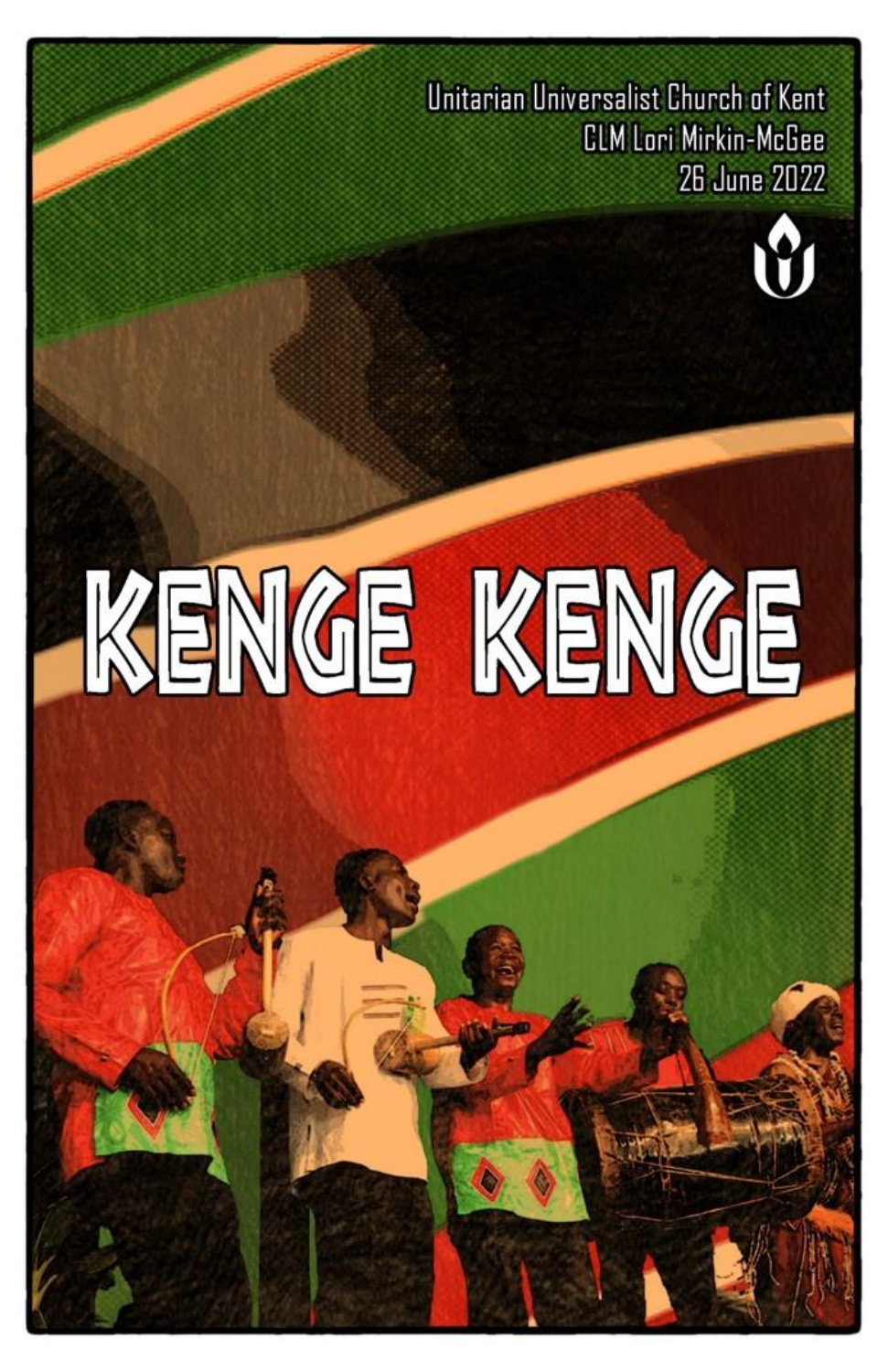# *Kenge Kenge Orutu System!*

### Order of Service June 26, 2022

"Music is the great uniter. An incredible force. Something that people who differ on everything and anything else can have in common."

― Sarah Dessen, [Just Listen](https://www.goodreads.com/work/quotes/1032901)

### **Gathering**

Music for Gathering

Welcome Lori Mirkin-McGee Commissioned Lay Minister

Chime

Prelude

Words of Gathering **Lori Mirkin-McGee** 

Chalice Lighting

Love is the Spirit of this church, and service is its law. This is our great covenant: To dwell together in peace, to seek the truth in love, and to help one another.

Opening Music

Holding One Another in Care and Compassion

A time of silence, sharing our sorrows and losses, and pastoral prayer

Music Meditation

Sharing our joys, wonder and awe

Music of Community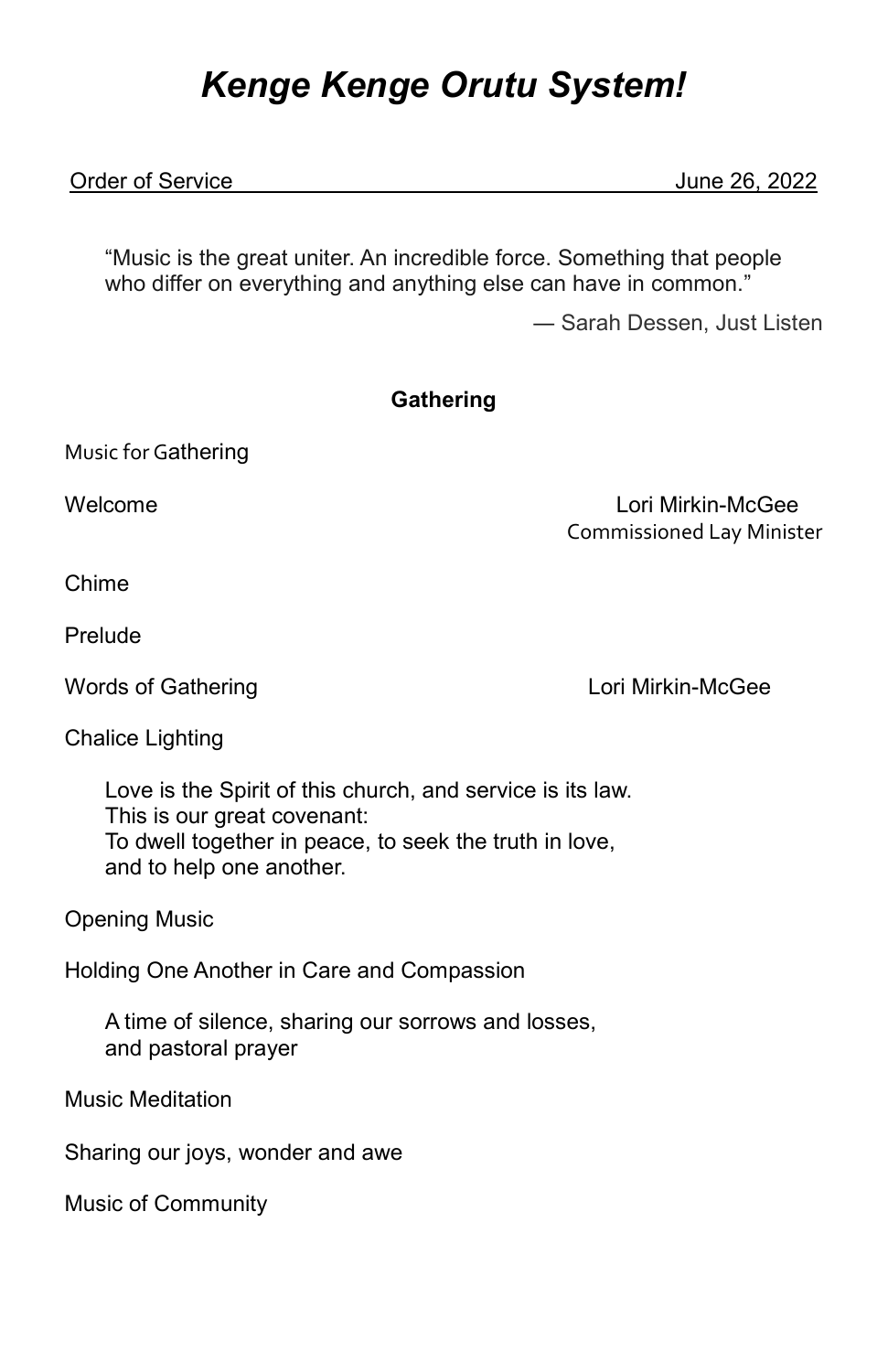## **Reflecting**

Time for All Ages Time for All Ages Story and Song from Kenge Kenge

Musical Celebration **Kenge Kenge Orutu System!** 

Homily Lori Mirkin-McGee

### **Returning**

**Offering** 

Extinguishing the Chalice

We extinguish this flame, but not the light of truth, the warmth of community, or the fire of commitment. May we carry these in our hearts and minds until we are together again.

Closing Music

**Benediction** 

Postlude

 $\infty$ 

*Next Sunday: We Hold These Truths Led by Vivien Sandlund and Worship Associate Heidi Wood*